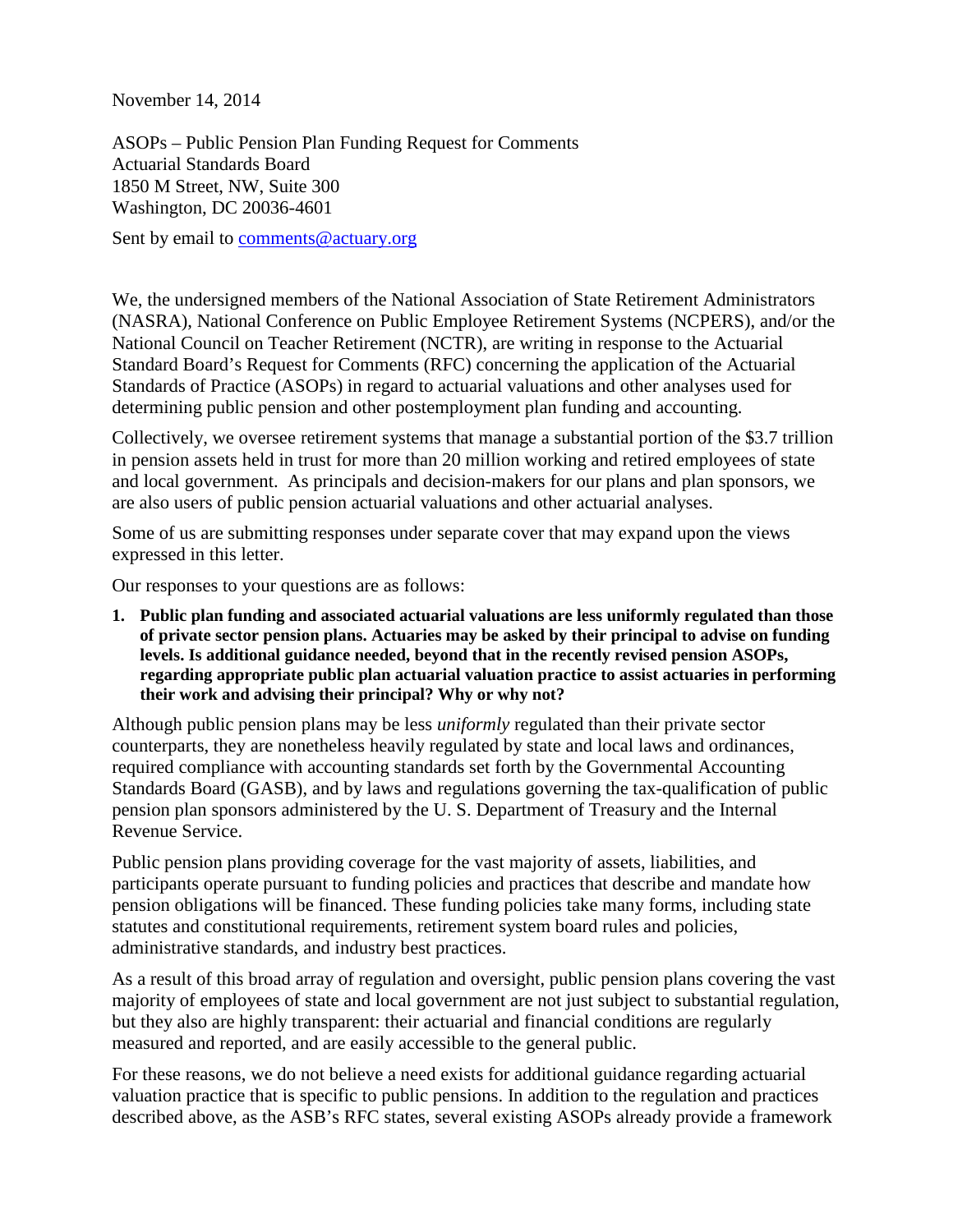for actuarial practice in the public sector, addressing actuarial measurements, asset smoothing, setting assumptions, and data quality. Notably, each of the ASOPs specified in the RFC (Numbers 4, 6, 27, 35, and 44) have been revised or updated within the past five years.

## **2. If yes to question 1, in what areas is additional guidance needed?**

Not applicable.

**3. If yes to question 1, should that guidance take the form of a separate public plan actuarial valuation standard or be incorporated within the existing ASOPs? Why or why not?**

Not applicable.

**4. In general, the ASOPs are principles based and not rules based. As a result, the ASOPs are generally not highly prescriptive. Should the ASOPs related to public plan actuarial valuations be more prescriptive? If so, in what areas?**

Not only do we believe that separate standards should not be established for public plans, but we would also point out that principles-based ASOPs, rather than rules-based, are most suitable for the structure of public pension plans, i.e., a large number of highly diverse plans. Every public pension plan is unique, with its own governance structure, demographic composition, risk profile, and political environment. As such, a rigid, rules-based set of actuarial practices would complicate their application to the broad array of public pension plans and diminish the value of those ASOPs. By contrast, we believe the current principles-based structure is appropriate for the public sector pension plan environment.

**5. The ASOPs have provided guidance that has been applicable to all areas of practice in the pension community (for example, private sector, multiemployer, public sector). If you believe that additional guidance is needed for public plan actuarial valuations, should any of that additional guidance also apply to nonpublic sector plans? Why or why not?**

As stated previously, we do not believe separate standards should be established for public plans.

**6. The current definition of an "intended user" of an actuarial communication is "any person**  who the actuary identifies as able to rely on the actuarial findings" (ASOP No. 41, *Actuarial Communications***, section 2.7). Should the ASOPs require the actuary for public pension plans to perform additional, significant work (which would be incorporated in the guidance provided in the ASOPs) that is not requested by the principal if that work provides useful information to individuals who are not intended users? Why or why not? If so, should this requirement be extended to all pension practice areas? Why or why not?**

Public pensions operate in a highly transparent environment, as evidenced by sponsoring governments who operate under open records and open meetings laws as well as the general public availability of plan fiscal information. In addition, because most public pension trustees are not actuaries, to meet their needs, public pension actuaries must prepare and present actuarial valuations and related analyses that are comprehensible to laypersons. As a result, we believe there is no justification for requiring public pension actuaries to perform additional work to accommodate unintended users of actuarial valuations and related analyses.

Moreover, a requirement that an actuary under contract with a public retirement system perform work for an undefined group of "individuals who are not intended users" is problematic for at least two reasons: first, the scope of this group is potentially infinite, which would make such a requirement open-ended and unworkable; and second, members of this group are not plan fiduciaries and as such, have no authority to make a demand on the pension plan's resources.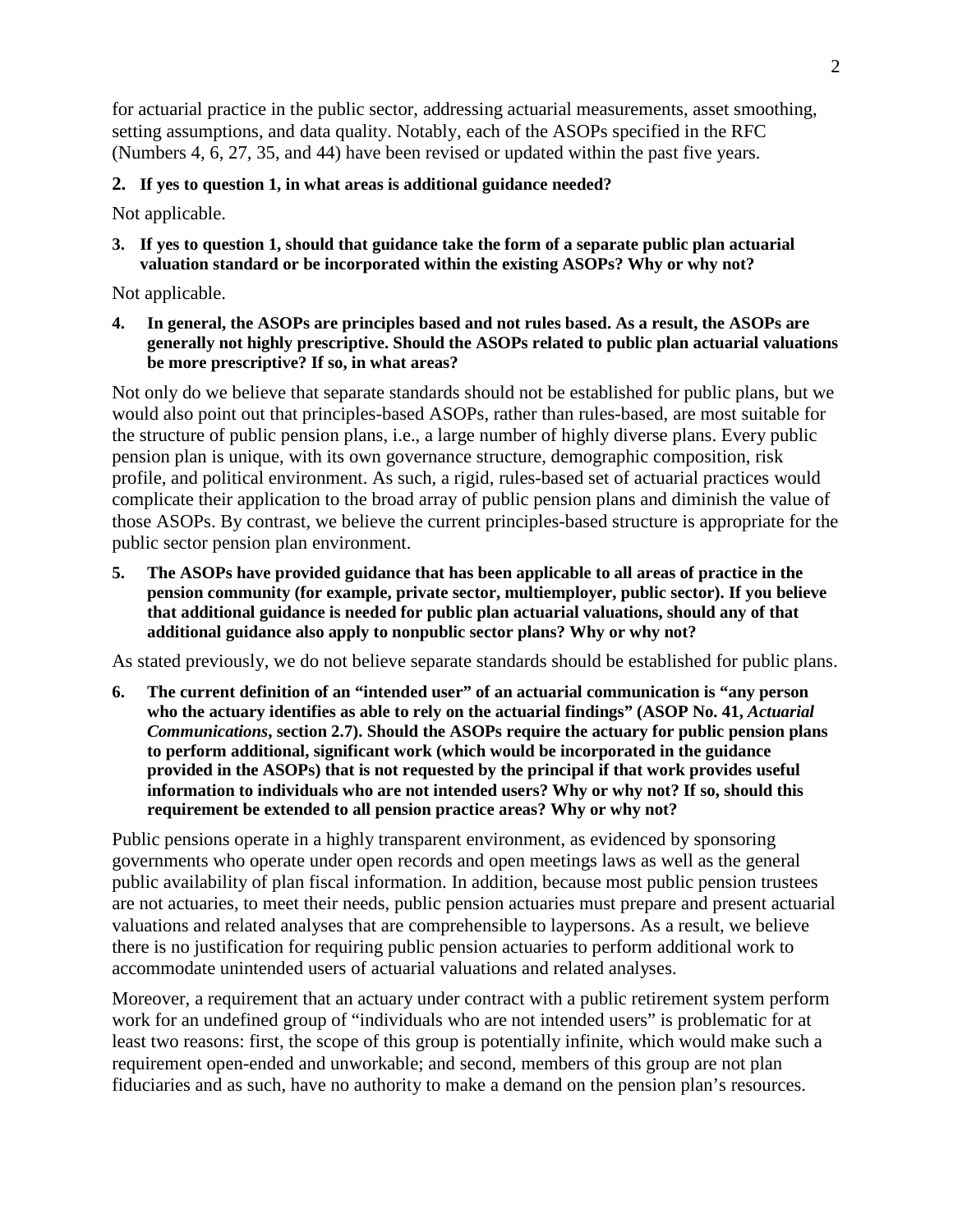In sum, we believe that current ASOPs, particularly when combined with the practices of public pension actuaries and their public pension clients, provide sufficient guidance, transparency, and clarity to actuarial valuations and related analyses, without imposing new requirements for calculation and reporting.

We thank you for the opportunity to comment. Please do not hesitate to contact us, or representatives from NASRA, NCPERS or NCTR, should you have any questions or desire additional information.

Sincerely,

| Edward A. Jarvis, CRSP | Director                       | Anchorage Police & Fire Retirement System                        |
|------------------------|--------------------------------|------------------------------------------------------------------|
| David G. Bronner       | <b>Chief Executive Officer</b> | Retirement Systems of Alabama                                    |
| David B. Clark         | <b>Executive Director</b>      | Arkansas Local Police and Fire Retirement<br>System              |
| Gail H. Stone          | <b>Executive Director</b>      | Arkansas Public Employees Retirement System                      |
| <b>Larry Dickerson</b> | <b>Executive Secretary</b>     | Arkansas State Highway Employees Retirement<br>System            |
| <b>Jared Smout</b>     | <b>Acting Administrator</b>    | Arizona Public Safety Personnel Retirement<br>System             |
| <b>Anne Stausboll</b>  | <b>Chief Executive Officer</b> | California Public Employees Retirement System                    |
| <b>Jack Ehnes</b>      | <b>Chief Executive Officer</b> | California State Teachers Retirement System                      |
| Greg Smith             | <b>Executive Director</b>      | Colorado Public Employees Retirement<br>Association              |
| Dan M. Slack           | <b>Executive Director</b>      | Fire & Police Pension Association of Colorado                    |
| Glenda R. Rowley, CEBS | <b>Executive Director</b>      | Pompano Beach Police & Firefighters'<br><b>Retirement System</b> |
| James A. Potvin        | <b>Executive Director</b>      | Employees' Retirement System of Georgia                          |
| Jeffrey L. Ezell       | <b>Executive Director</b>      | Teachers Retirement System of Georgia                            |
| Wesley Machida         | <b>Executive Director</b>      | Employees' Retirement System of the State of<br>Hawaii           |
| Donna M. Mueller       | <b>Chief Executive Officer</b> | Iowa Public Employees' Retirement System                         |
| Don Drum               | <b>Executive Director</b>      | Public Employees' Retirement System of Idaho                     |
| Louis W. Kosiba        | <b>Executive Director</b>      | Illinois Municipal Retirement Fund                               |
| Richard W Ingram       | <b>Executive Director</b>      | Teachers' Retirement System of the State of<br>Illinois          |
| William A. Thielen     | <b>Executive Director</b>      | Kentucky Retirement Systems                                      |
| Gary L. Harbin, CPA    | <b>Executive Secretary</b>     | Kentucky Teachers' Retirement System                             |
| Cindy Rougeou          | <b>Executive Director</b>      | Louisiana State Employees Retirement System                      |
| Maureen H. Westgard    | <b>Executive Director</b>      | Teachers' Retirement System of Louisiana                         |
| <b>Joan Schloss</b>    | <b>Executive Director</b>      | Massachusetts Teachers' Retirement System                        |
| R. Dean Kenderdine     | <b>Executive Director</b>      | Maryland State Retirement and Pension System                     |
| Nancy K. Kopp          | <b>State Treasurer</b>         | State of Maryland                                                |
| Sandy Matheson         | <b>Executive Director</b>      | Maine Public Employees Retirement System                         |
| Chris DeRose           | <b>Chief Executive Officer</b> | Municipal Employees' Retirement System of<br>Michigan            |
| Laurie Fiori Hacking   | <b>Executive Director</b>      | Minnesota Teachers Retirement Association                        |
| Keith Hughes           | <b>Executive Secretary</b>     | Missouri Local Government Employees<br><b>Retirement System</b>  |